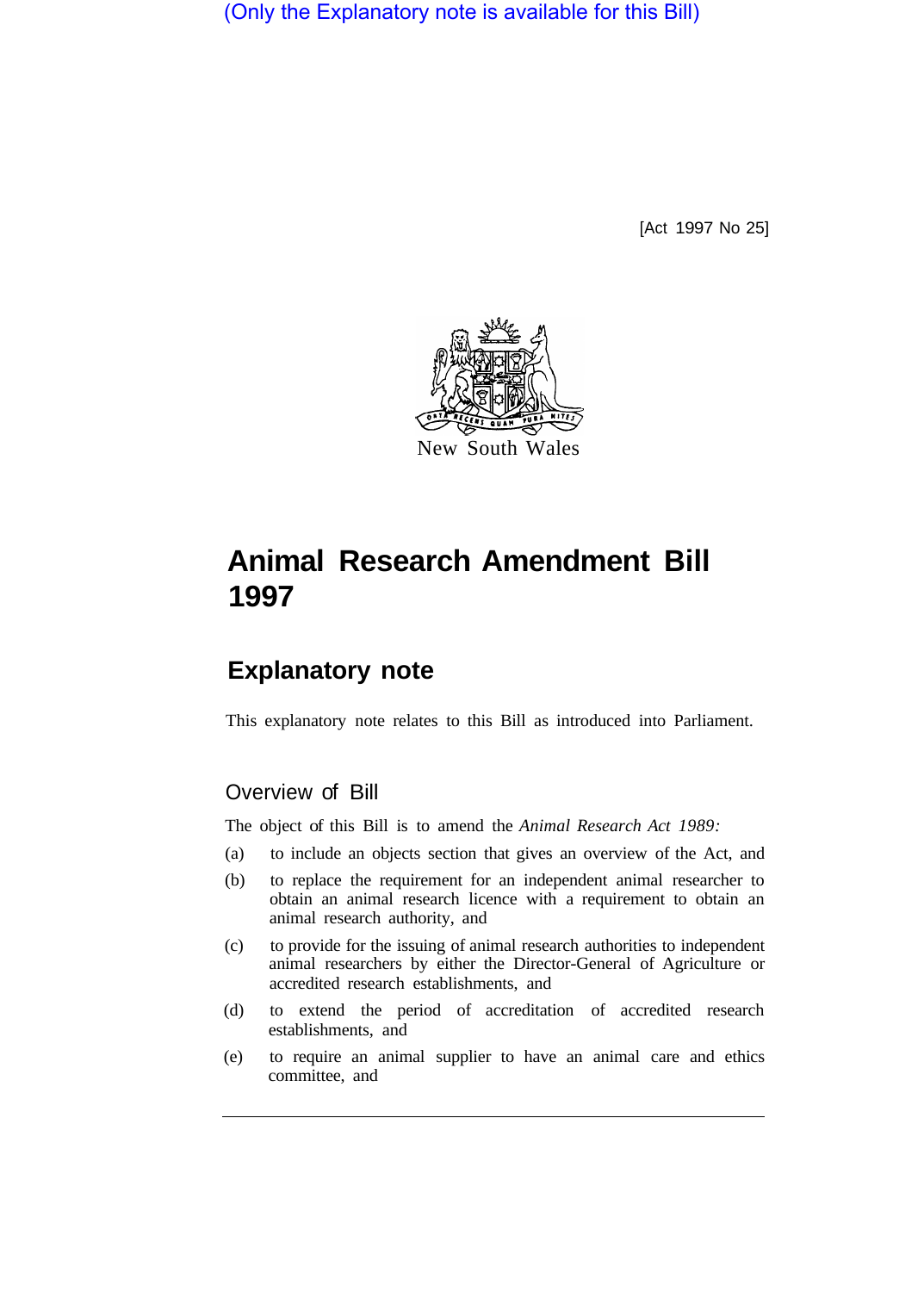Explanatory note

- $(f)$ to impose a 28-day time limit on the lodging of appeals to the District Court against decisions of the Director-General relating to accreditation, authorities, licensing and determination of complaints, and
- to include an offence of an unauthorised person keeping animals with  $(g)$ the intention of using them in connection with animal research, and
- to provide that particulars of lethality tests are to be kept by animal  $(h)$ researchers and may be recorded and published by the Animal Research Review Panel, and
- $(i)$ to increase penalties for offences, and
- $(i)$ to make other amendments of a minor or consequential nature.

The Bill also amends the *Prevention of Cruelty to Animals Act 1979*  consequentially.

## Outline of provisions

**Clause 1** sets out the name (also called the short title) of the proposed Act.

**Clause 2** provides for the commencement of the proposed Act on a day or days to be appointed by proclamation.

**Clause 3** is a formal provision giving effect to the amendments to the *Animal Research Act 1985* set out in Schedule 1.

**Clause 4** is a formal provision giving effect to the amendments to the *Prevention of Cruelty to Animals Act 1979* set out in Schedule 2.

## **Schedule 1 Amendment of Animal Research Act 1985**

#### **Period of accreditation of research establishments**

The Act currently provides for an accreditation of a research establishment to remain in force for 12 months. Schedule 1 [14] provides that the first accreditation of a research establishment remains in force for 12 months but subsequent accreditations remain in force for 36 months. If a research establishment has had a previous accreditation cancelled or suspended, any new accreditation remains in force for 12 months or such lesser period as the Director-General approves.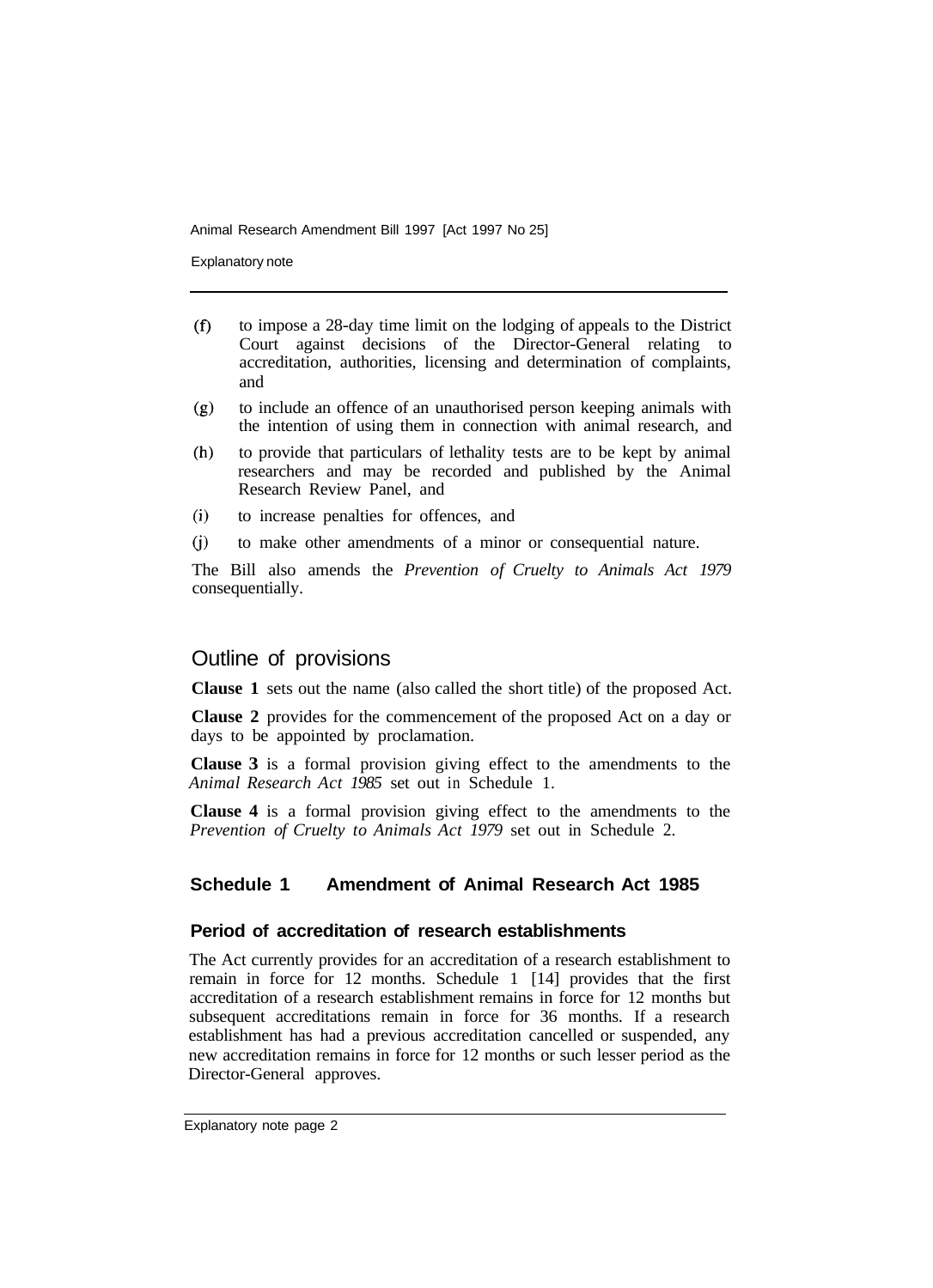Explanatory note

#### **Animal research authorities**

At present, the Act provides that an independent animal researcher (that is, a researcher who is not connected with an accredited research establishment) must apply to the Director-General for an animal research licence or to an accredited research establishment for an animal research authority authorising the carrying out of animal research. Schedule 1 [21] removes the provisions dealing with the issue of animal research licences. Schedule 1 [15] provides that the Director-General, as well as an accredited research establishment, will now be able to issue animal research authorities (proposed section 25).

Proposed section 25A sets out the matters that must be included in an application to the Director-General for an animal research authority.

Proposed section 25B sets out the matters that must be included in an application to an accredited research establishment for an animal research authority.

Proposed section 25C enables an accredited research establishment to charge a fee for dealing with an application for an animal research authority from an independent animal researcher. Certain records must be kept by an accredited research establishment of applications made to it by independent researchers.

Schedule 1 [20] enables a complaint to be made to the Director-General about the holder of an animal research authority. The Director-General is to refer such a complaint to the Animal Research Panel for investigation. On receiving the Panel's report the Director-General may decide to suspend or cancel the authority, caution or reprimand the holder of the authority or may dismiss the complaint (proposed sections 28-28B).

An accredited research establishment may, at any time, cancel an animal research authority that it issued (proposed section 28C).

Schedule 1 [2], [3], [5], [7], [9], [11], [12], [16], [18], [19], [28], [30], [31], [33] and [38] make consequential amendments.

#### **Land on which animal research may be carried out**

The Act currently provides that a research establishment must identify in its application for accreditation land which it occupies or will occupy as the land on which it will carry out animal research. Schedule 1 [13] removes the requirement that the land must be land occupied or to be occupied by the accredited research establishment.

Schedule 1 [15] makes it clear that a person applying for an animal research authority must specify the land on which the animal research is to be carried out (proposed sections 25A and 25B).

Schedule 1 [17] contains a consequential amendment.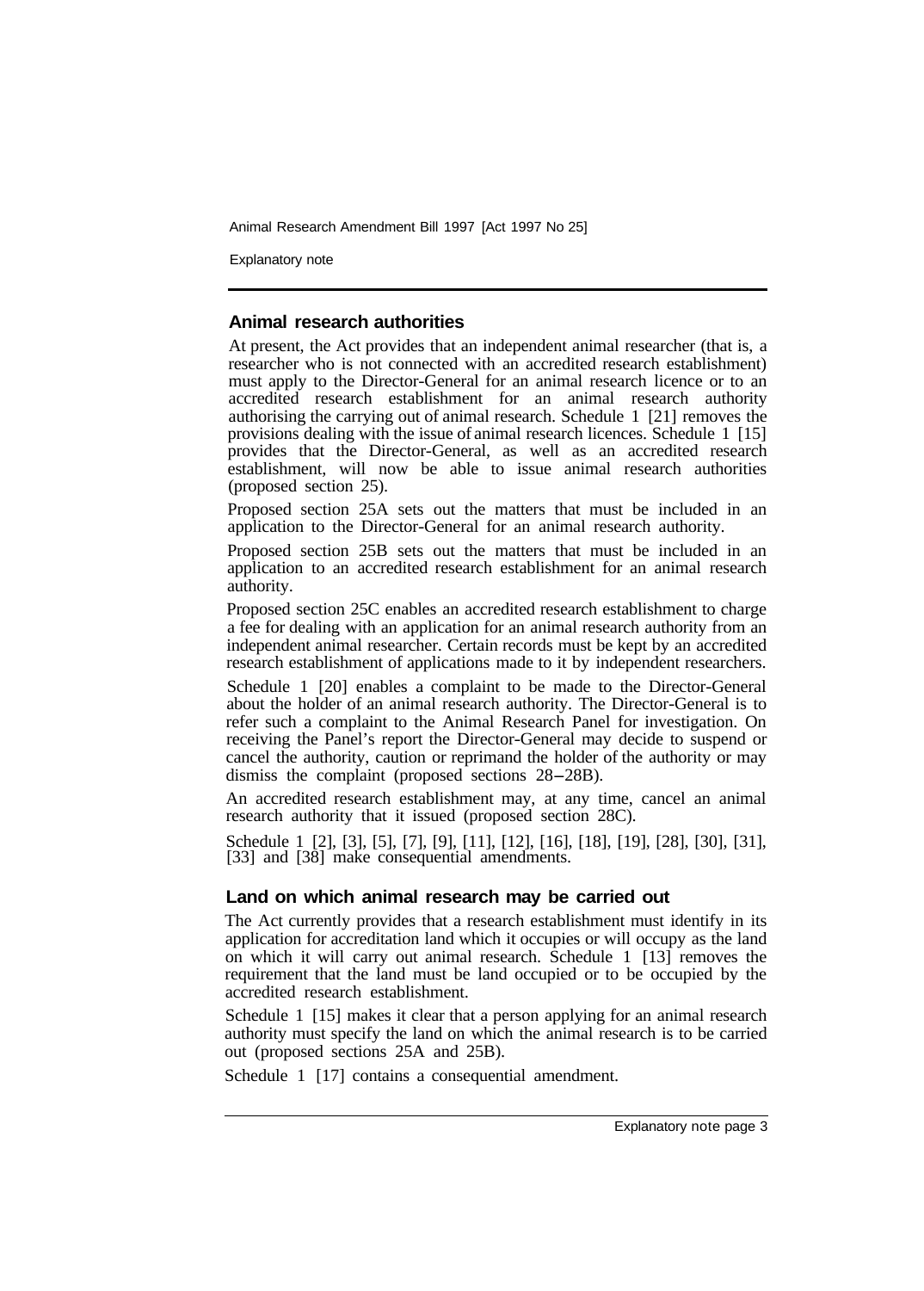Explanatory note

## **Animal supply licences**

Schedule 1 [22] provides that the Director-General is not to grant an animal supplier's licence unless the applicant has an animal care and ethics committee.

Schedule 1 [23] requires the supply of animals under an animal supplier's licence to be in accordance with the directions of the supplier's animal care and ethics committee and, as is currently the case, in accordance with the prescribed Code of Practice.

Schedule 1 [4], [6], [8], [10], [24] and [25] make consequential amendments.

## **Increase in penalties for offences**

Schedule 1 [27], [29], [32], [35], [36], [40], [42]-[46] and [48] increase penalties for offences under the Act.

## **Unlawful keeping and supply of animals in connection with research**

Schedule 1 [34] makes it an offence for an unauthorised person to keep animals with the intention of using them in connection with animal research. Evidence that the animals concerned were kept on premises containing research equipment or the person charged was about to receive any fee or reward for conducting animal research, is evidence that the animals were kept for the purpose of using them in connection with research (proposed section 47A).

Section 48 of the Act contains offences dealing with the unauthorised supply of animals in connection with animal research. Schedule 1 [37] places on the person charged with the relevant offence the onus of proving that animals obtained, bred, nurtured or kept by the person were not being unlawfully supplied for research if it is proved that the person was about to receive any fee or reward for the supply of animals in connection with animal research.

Schedule 1 [41] enables an inspector to take possession of animals for a limited period if the inspector is of the opinion that an offence under the Act has been or is about to be committed in relation to the animals. The inspector may apply to the court before which proceedings for the relevant offence are brought for an order to dispose of the animals (proposed section 51A).